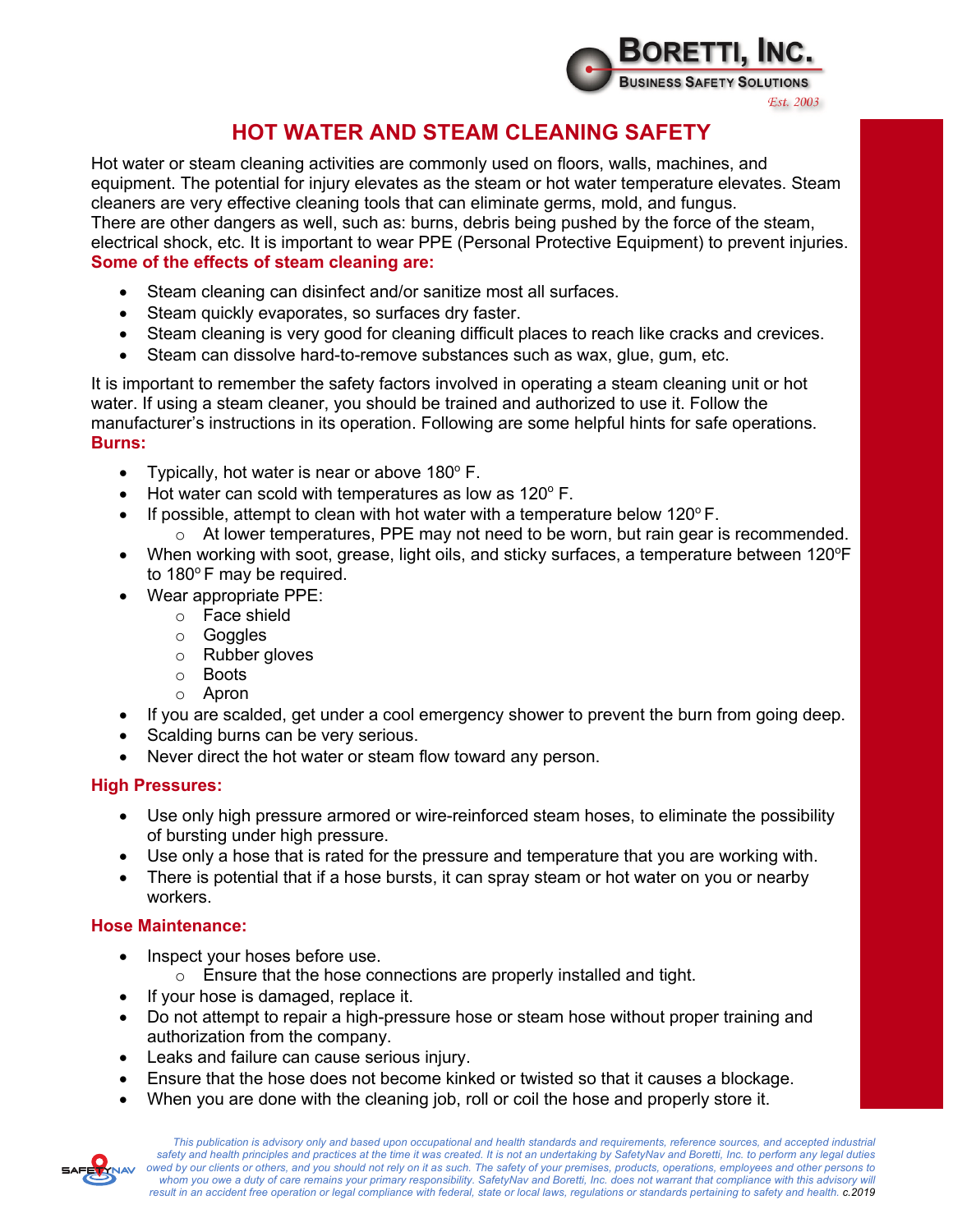

*es*<br>o If not properly stored, the hose can be damaged, and it also creates a trip & fall د hazard.

#### **Uncontrolled Hose:**

- Be cautious around a steam hose that has been allowed to cool.
	- $\circ$  Water may have condensed inside the hose and could be released when the valve is opened.
	- o This can cause the hose and nozzle to whip violently.
- If the hose connections separate or the hose breaks, it could whip the hose around and create a potential to injure someone.

Follow any established company safety rules for cleaning with hot water or steam. Burns can be very painful and take time to heal.

#### **Electric Shock:**

- Shut off all electrical power within the work area while cleaning with water or steam.
- Adequately cover electrical fixtures to prevent water from entering them.
- Never spray directly at or into any electrical equipment.
- Do not re-energize until you are certain that all electrical equipment or outlets are absolutely dry.
- When using a steam cleaning unit that is attached directly to a water source, ensure that the unit is ground-fault protected.
	- o It is required because the water line makes for a very good ground.

#### **Cleaners:**

- Be aware of the potential danger in detergents and alkaline cleaning materials.
	- o They can cause chemical burns as well as heat burns.
- Many cleaning agents may have corrosive properties that could damage body tissues, especially the eyes.
	- o Even contact with diluted solutions can cause injury.
	- o When mixing, add the alkaline cleaners to the water gradually.
	- $\circ$  Dumping a large quantity in all at once could result in an explosive reaction.
	- $\circ$  Prevent contact with your skin, wear appropriate PPE, especially eye protection.
	- o Avoid breathing the mists and powders.
- Know the location of emergency eye/shower stations in the work area.

## **Poor Visibility:**

- Using steam cleaning equipment can reduce visibility.
- Operators should direct the steam away from themselves.
- Plan the work so you do not have to walk into a vapor cloud, where you might trip or slip and fall.
- If you become enveloped in a cloud, stop work, wait for it to dissipate and warn other workers away.

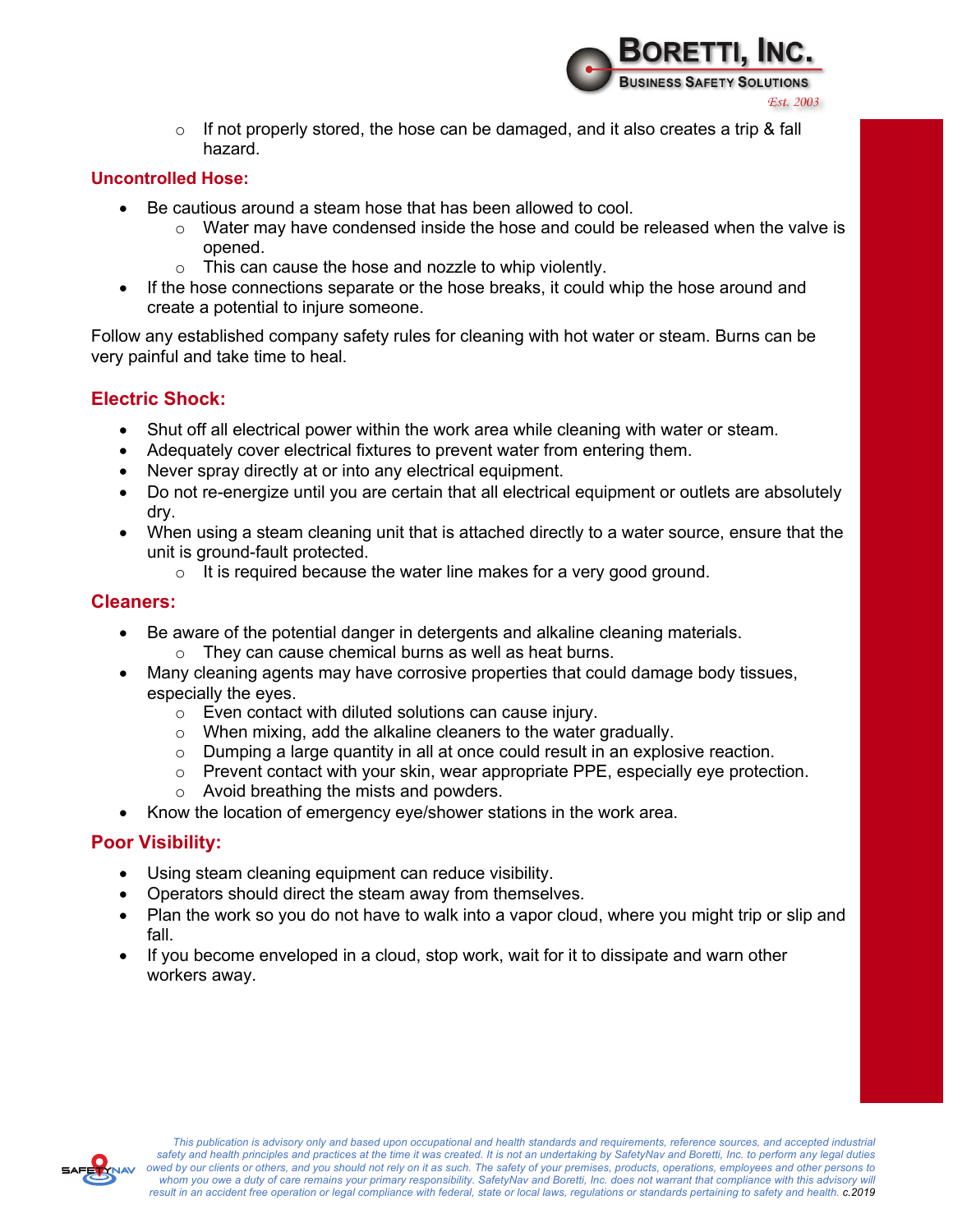

### **GENERAL SAFETY REVIEW**

This is a time to review all safety concerns, not just today's topic. Keep your notes on this page before, during and after the safety meeting.

Are you aware of any safety hazards from any other crews? Point out any hazards other crews are creating that this crew should know about. Tell the crew what you intend to do about those hazards.

Do we have any other safety business? Discuss any past issues or problems. Report any progress of investigations and action taken.

Have there been any accidents, near misses or complaints? Discuss any accidents, near misses, and complaints that have happened since the last safety meeting. Also

recognize the safety contributions made by members of the crew.

Please remember, we want to hear from you about any health and safety issues that come up. If we don't know about problems, we can't take action to fix them.

 $\mathcal{L}_\text{max} = \mathcal{L}_\text{max} = \mathcal{L}_\text{max} = \mathcal{L}_\text{max} = \mathcal{L}_\text{max} = \mathcal{L}_\text{max} = \mathcal{L}_\text{max} = \mathcal{L}_\text{max} = \mathcal{L}_\text{max} = \mathcal{L}_\text{max} = \mathcal{L}_\text{max} = \mathcal{L}_\text{max} = \mathcal{L}_\text{max} = \mathcal{L}_\text{max} = \mathcal{L}_\text{max} = \mathcal{L}_\text{max} = \mathcal{L}_\text{max} = \mathcal{L}_\text{max} = \mathcal{$ 

\_\_\_\_\_\_\_\_\_\_\_\_\_\_\_\_\_\_\_\_\_\_\_\_\_\_\_\_\_\_\_\_\_\_\_\_\_\_\_\_\_\_\_\_\_\_\_\_\_\_\_\_\_\_\_\_\_\_\_\_\_\_\_\_\_\_\_\_\_\_

\_\_\_\_\_\_\_\_\_\_\_\_\_\_\_\_\_\_\_\_\_\_\_\_\_\_\_\_\_\_\_\_\_\_\_\_\_\_\_\_\_\_\_\_\_\_\_\_\_\_\_\_\_\_\_\_\_\_\_\_\_\_\_\_\_\_\_\_\_\_

 $\mathcal{L}_\text{max} = \mathcal{L}_\text{max} = \mathcal{L}_\text{max} = \mathcal{L}_\text{max} = \mathcal{L}_\text{max} = \mathcal{L}_\text{max} = \mathcal{L}_\text{max} = \mathcal{L}_\text{max} = \mathcal{L}_\text{max} = \mathcal{L}_\text{max} = \mathcal{L}_\text{max} = \mathcal{L}_\text{max} = \mathcal{L}_\text{max} = \mathcal{L}_\text{max} = \mathcal{L}_\text{max} = \mathcal{L}_\text{max} = \mathcal{L}_\text{max} = \mathcal{L}_\text{max} = \mathcal{$ 

 $\mathcal{L}_\text{max} = \mathcal{L}_\text{max} = \mathcal{L}_\text{max} = \mathcal{L}_\text{max} = \mathcal{L}_\text{max} = \mathcal{L}_\text{max} = \mathcal{L}_\text{max} = \mathcal{L}_\text{max} = \mathcal{L}_\text{max} = \mathcal{L}_\text{max} = \mathcal{L}_\text{max} = \mathcal{L}_\text{max} = \mathcal{L}_\text{max} = \mathcal{L}_\text{max} = \mathcal{L}_\text{max} = \mathcal{L}_\text{max} = \mathcal{L}_\text{max} = \mathcal{L}_\text{max} = \mathcal{$ 

\_\_\_\_\_\_\_\_\_\_\_\_\_\_\_\_\_\_\_\_\_\_\_\_\_\_\_\_\_\_\_\_\_\_\_\_\_\_\_\_\_\_\_\_\_\_\_\_\_\_\_\_\_\_\_\_\_\_\_\_\_\_\_\_\_\_\_\_\_\_

\_\_\_\_\_\_\_\_\_\_\_\_\_\_\_\_\_\_\_\_\_\_\_\_\_\_\_\_\_\_\_\_\_\_\_\_\_\_\_\_\_\_\_\_\_\_\_\_\_\_\_\_\_\_\_\_\_\_\_\_\_\_\_\_\_\_\_\_\_\_

#### **ENDING THE MEETING**

Circulate Sign-Off Form.

Assign one or more crew member(s) to help with next safety meeting.

Instructor: \_\_\_\_\_\_\_\_\_\_\_\_\_\_\_\_\_\_\_\_\_\_\_\_\_\_\_\_\_\_\_\_\_\_\_\_\_\_\_\_ Date: \_\_\_\_\_\_\_\_\_\_\_\_\_\_\_\_

Safety Recommendations:

Job Specific Topics:

Comments:



*This publication is advisory only and based upon occupational and health standards and requirements, reference sources, and accepted industrial safety and health principles and practices at the time it was created. It is not an undertaking by SafetyNav and Boretti, Inc. to perform any legal duties owed by our clients or others, and you should not rely on it as such. The safety of your premises, products, operations, employees and other persons to whom you owe a duty of care remains your primary responsibility. SafetyNav and Boretti, Inc. does not warrant that compliance with this advisory will result in an accident free operation or legal compliance with federal, state or local laws, regulations or standards pertaining to safety and health. c.2019*